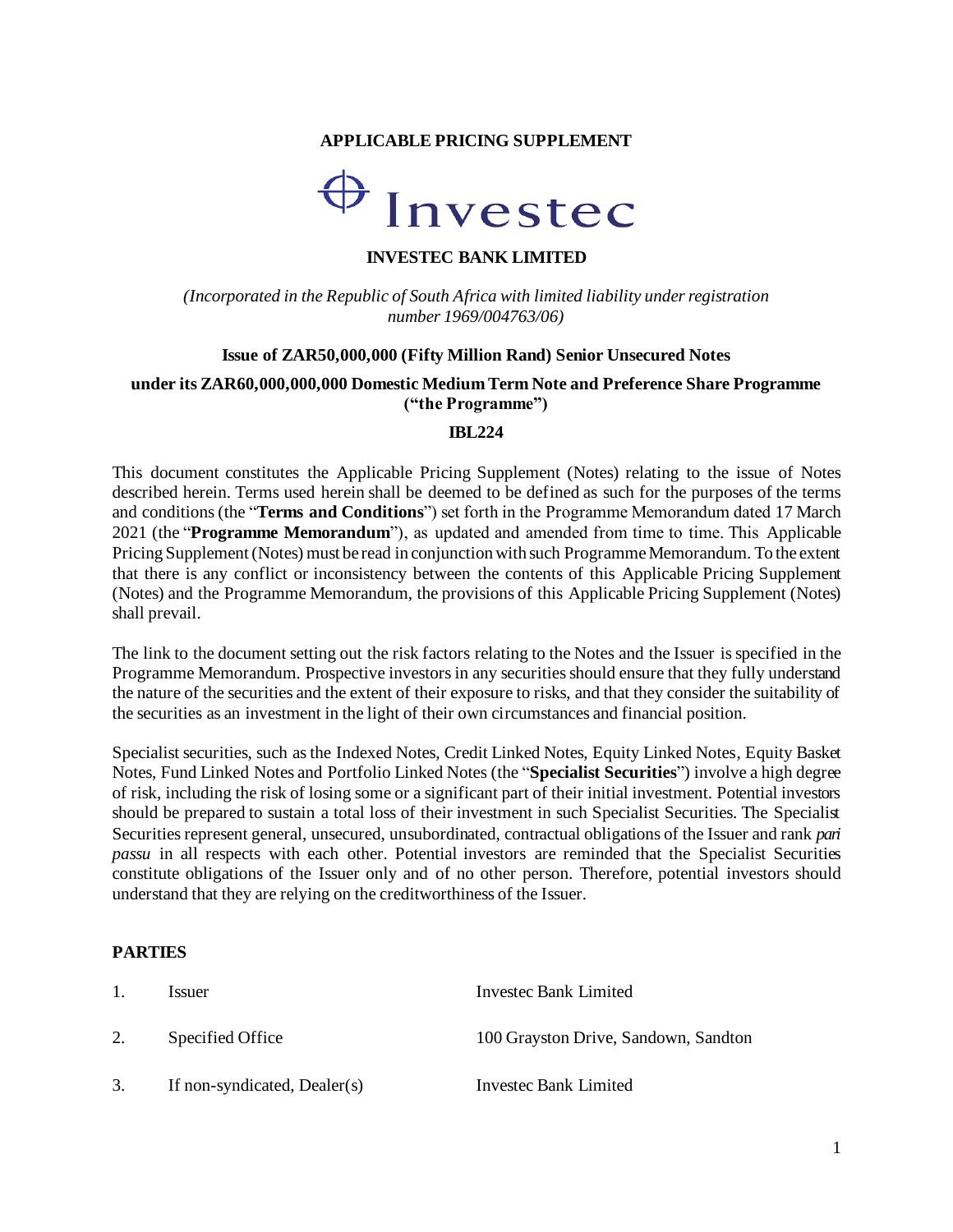| 4.  | If syndicated, Managers                                                                              |                                                                     | Not applicable                                                                                               |
|-----|------------------------------------------------------------------------------------------------------|---------------------------------------------------------------------|--------------------------------------------------------------------------------------------------------------|
| 5.  | Debt Sponsor                                                                                         |                                                                     | <b>Investec Bank Limited</b>                                                                                 |
| 6.  | Debt Officer                                                                                         |                                                                     | Laurence Adams                                                                                               |
| 7.  | agent)                                                                                               | Issuer Agent (incorporating the<br>calculation agent and the paying | <b>Investec Bank Limited</b>                                                                                 |
| 8.  |                                                                                                      | Specified Office                                                    | 100 Grayston Drive, Sandown, Sandton                                                                         |
| 9.  |                                                                                                      | Stabilising manager (if any)                                        | Not applicable                                                                                               |
| 10. | Specified Office                                                                                     |                                                                     | Not applicable                                                                                               |
|     |                                                                                                      | PROVISIONS RELATING TO THE NOTES                                    |                                                                                                              |
| 11. | <b>Status of Notes</b>                                                                               |                                                                     | Senior Notes (see Condition 6.1 (Status of Senior<br>Notes)), Unsecured                                      |
|     | (i)                                                                                                  | <b>Series Number</b>                                                | 1                                                                                                            |
|     | (ii)                                                                                                 | <b>Tranche Number</b>                                               | $\mathbf{1}$                                                                                                 |
| 12. | Aggregate Nominal Amount of<br>Tranche                                                               |                                                                     | ZAR50,000,000 (Fifty Million Rand)                                                                           |
| 13. | <b>Aggregate Nominal Amount of Notes</b><br>Outstanding in the Series as at the<br><b>Issue Date</b> |                                                                     | Nil, excluding this Tranche of Notes but including all<br>other Notes in the Series issued on the Issue Date |
| 14. | <b>Interest/Payment Basis</b>                                                                        |                                                                     | <b>Fixed Rate Notes</b>                                                                                      |

- 15. Form of Notes Listed. Registered Notes. The Notes in this Tranche
- 16. Automatic/Optional conversion from one Interest/ Payment Basis to another

17. Issue Date 17 May 2022 18. Business Centre **Johannesburg** 

19. Additional Business Centre Not applicable

Not applicable

are issued in uncertificated form in the CSD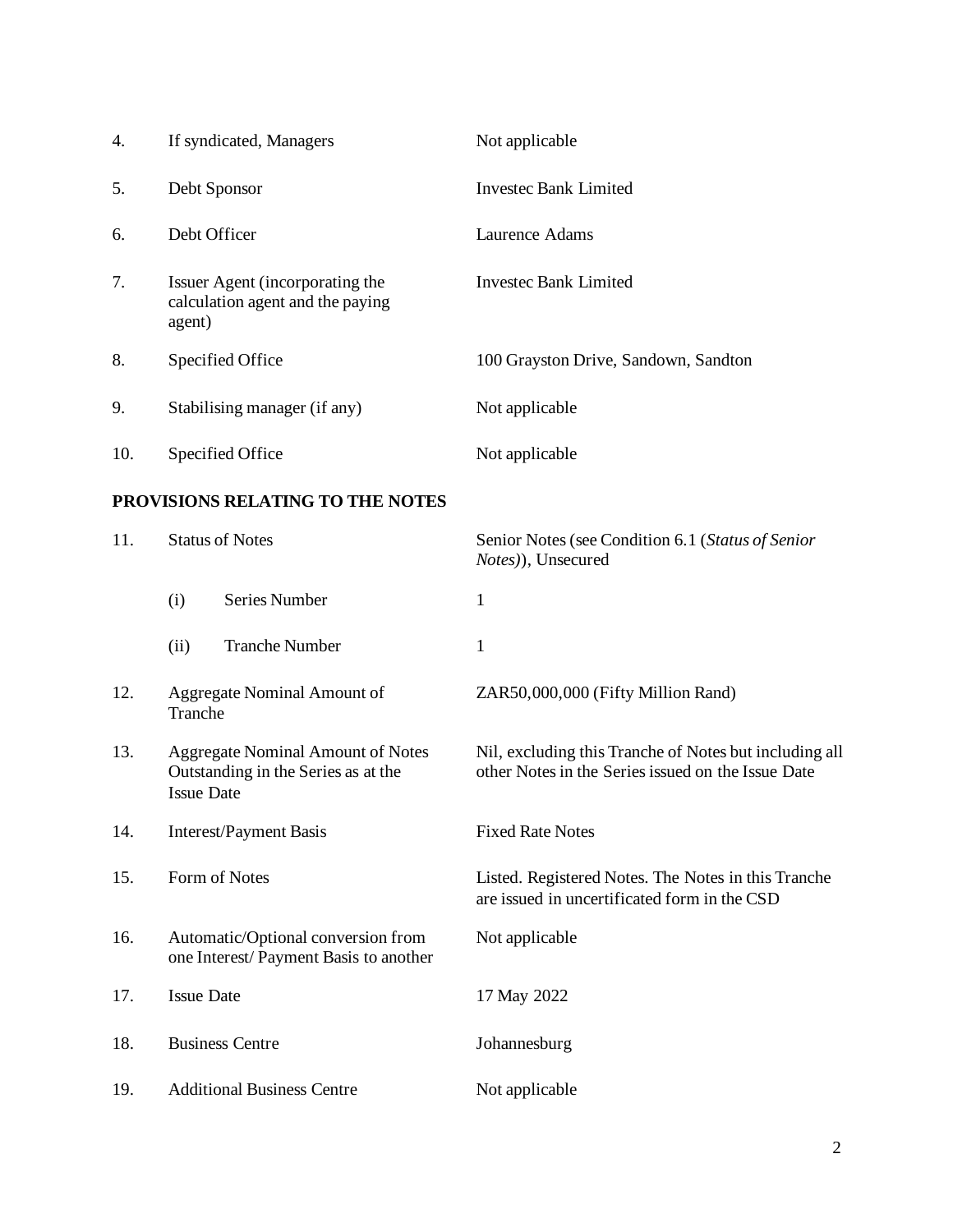| 20. | <b>Nominal Amount</b>                                              | ZAR1,000,000 (One Million Rand) per Note                                                                                                                                                                                                                                                                                                                                                                                               |
|-----|--------------------------------------------------------------------|----------------------------------------------------------------------------------------------------------------------------------------------------------------------------------------------------------------------------------------------------------------------------------------------------------------------------------------------------------------------------------------------------------------------------------------|
| 21. | <b>Specified Denomination</b>                                      | ZAR1,000,000 (One Million Rand) per Note                                                                                                                                                                                                                                                                                                                                                                                               |
| 22. | <b>Calculation Amount</b>                                          | ZAR1,000,000 (One Million Rand) per Note                                                                                                                                                                                                                                                                                                                                                                                               |
| 23. | <b>Issue Price</b>                                                 | 100% per Note                                                                                                                                                                                                                                                                                                                                                                                                                          |
| 24. | <b>Interest Commencement Date</b>                                  | 17 May 2022                                                                                                                                                                                                                                                                                                                                                                                                                            |
| 25. | Interest Period(s)                                                 | means each period commencing on (and including) an<br>Interest Payment Date and ending on (but excluding)<br>the following Interest Payment Date; provided that the<br>first Interest Period will commence on (and include)<br>the Interest Commencement Date and end on (but<br>exclude) the following Interest Payment Date (each<br>Interest Payment Date as adjusted in accordance with<br>the applicable Business Day Convention) |
| 26. | Interest Payment Date(s)                                           | means 17 May and 17 November of each year,<br>provided that the first Interest Payment Date shall be<br>on 17 November 2022. If any such day is not a<br>Business Day, the Business Day on which interest will<br>be paid, as determined in accordance with the<br>applicable Business Day Convention (as specified in<br>this Applicable Pricing Supplement)                                                                          |
| 27. | <b>Interest Rate Determination Date/s or</b><br><b>Reset Dates</b> | means the Interest Commencement Date and every<br><b>Interest Payment Date thereafter</b>                                                                                                                                                                                                                                                                                                                                              |
| 28. | <b>Maturity Date</b>                                               | 17 May 2025                                                                                                                                                                                                                                                                                                                                                                                                                            |
| 29. | <b>Maturity Period</b>                                             | Not applicable as the Notes are senior Notes                                                                                                                                                                                                                                                                                                                                                                                           |
| 30. | <b>Specified Currency</b>                                          | <b>ZAR</b>                                                                                                                                                                                                                                                                                                                                                                                                                             |
| 31. | <b>Applicable Business Day Convention</b>                          | <b>Following Business Day</b>                                                                                                                                                                                                                                                                                                                                                                                                          |
| 32. | <b>Final Redemption Amount</b>                                     | The Nominal Amount (plus accrued, unpaid interest,<br>if any, to the Maturity Date)                                                                                                                                                                                                                                                                                                                                                    |
| 33. | Books Closed Period(s)                                             | The Register will be closed from 8 May to 17 May,<br>and from 8 November to 17 November (all dates<br>inclusive) in each year until the Applicable<br>Redemption Date, or 10 days prior to any Payment<br>Day                                                                                                                                                                                                                          |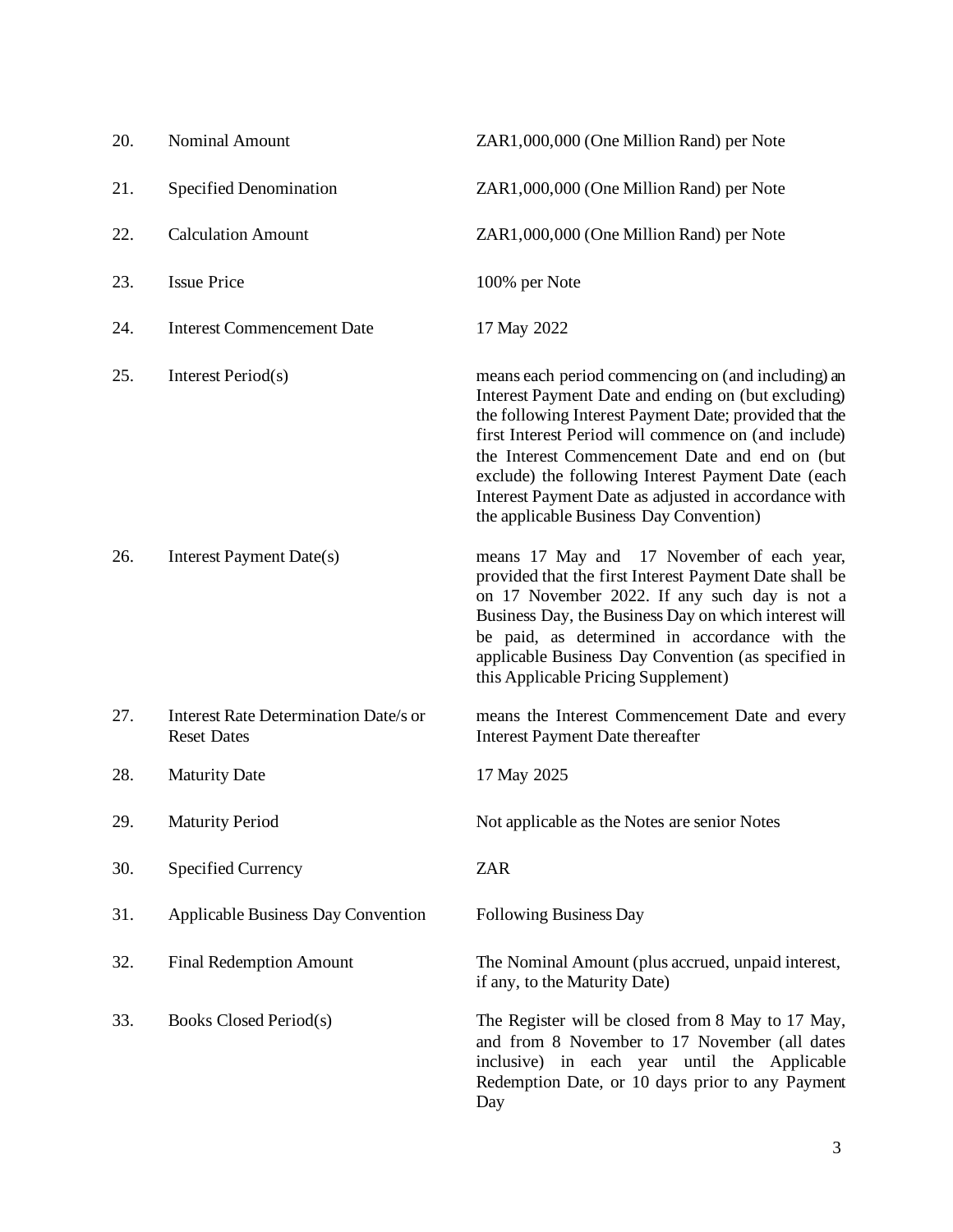| 34. |                                                                                                      | Last Day to Register                                          | 7 May and 7 November in each year, or if such day is<br>not a Business Day, the Business Day before each<br>Books Closed Period, or the last Business Day<br>immediately preceding the commencement of the<br><b>Books Closed Period</b>                                                                                                                       |
|-----|------------------------------------------------------------------------------------------------------|---------------------------------------------------------------|----------------------------------------------------------------------------------------------------------------------------------------------------------------------------------------------------------------------------------------------------------------------------------------------------------------------------------------------------------------|
| 35. |                                                                                                      | Provisions applicable to Subordinated<br><b>Capital Notes</b> | Not applicable                                                                                                                                                                                                                                                                                                                                                 |
| 36. | Value of Aggregate Nominal Amount<br>of all Notes issued under the<br>Programme as at the Issue Date |                                                               | As at the date of this issue (including this Tranche),<br>the Issuer has issued Notes in the aggregate total<br>amount of R45,998,103,400.00 (forty five billion nine<br>hundred and ninety eight million one hundred and<br>three thousand four hundred Rand) under the<br>Programme.                                                                         |
|     |                                                                                                      |                                                               | The aggregate Nominal Amount of all Notes issued<br>under the Programme as at the Issue Date, together<br>with the aggregate Nominal Amount of this Tranche<br>(when issued), will not exceed the Programme<br>Amount.                                                                                                                                         |
| 37. |                                                                                                      | <b>Additional Terms and Conditions</b>                        | Not applicable                                                                                                                                                                                                                                                                                                                                                 |
| 38. |                                                                                                      | <b>FIXED RATE NOTES</b>                                       | Applicable                                                                                                                                                                                                                                                                                                                                                     |
|     | (i)                                                                                                  | Issuer election not to pay<br>interest                        | Not applicable                                                                                                                                                                                                                                                                                                                                                 |
|     | (ii)                                                                                                 | Payment of Interest Amount                                    |                                                                                                                                                                                                                                                                                                                                                                |
|     |                                                                                                      | (a) Interest Rate(s)                                          | 8.40% nacs                                                                                                                                                                                                                                                                                                                                                     |
|     |                                                                                                      | (b) Interest Payment Date(s)                                  | 17 May and 17 November of each year, provided that<br>the first Interest Payment Date shall be on 17<br>November 2022. If any such day is not a Business<br>Day, the Business Day on which interest will be paid,<br>as determined in accordance with the applicable<br>Business Day Convention (as specified in this<br><b>Applicable Pricing Supplement)</b> |
|     |                                                                                                      | (c) Fixed Coupon Amount (s)                                   | N/A                                                                                                                                                                                                                                                                                                                                                            |
|     |                                                                                                      | (d) Initial Broken Amount                                     | N/A                                                                                                                                                                                                                                                                                                                                                            |
|     |                                                                                                      | (e) Final Broken Amount                                       | N/A                                                                                                                                                                                                                                                                                                                                                            |
|     |                                                                                                      | (f) Interest Step-Up Date                                     | N/A                                                                                                                                                                                                                                                                                                                                                            |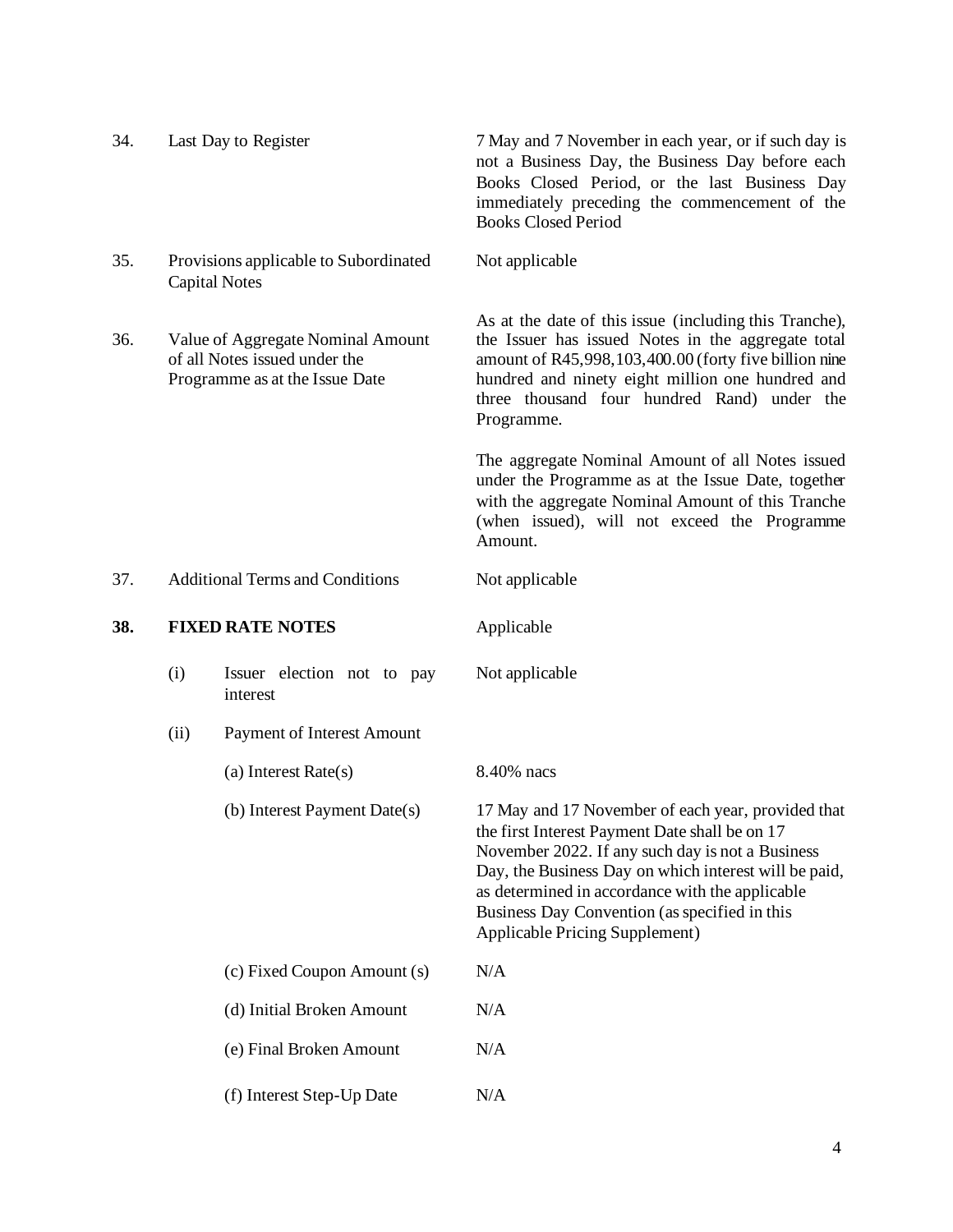|     | (g) Day Count Fraction                                                                    | Actual/365     |
|-----|-------------------------------------------------------------------------------------------|----------------|
|     | (h) Any other terms relating to<br>the particular method of<br>calculating interest       | N/A            |
| 39. | <b>FLOATING RATE NOTES</b>                                                                | Not applicable |
| 40. | <b>ZERO COUPON NOTES</b>                                                                  | Not applicable |
| 41. | <b>PARTLY PAID NOTES</b>                                                                  | Not applicable |
| 42. | <b>INSTALMENT NOTES</b>                                                                   | Not applicable |
| 43. | <b>MIXED RATE NOTES</b>                                                                   | Not applicable |
| 44. | <b>INDEXED NOTES</b>                                                                      | Not applicable |
| 45. | <b>EXCHANGEABLE NOTES</b>                                                                 | Not applicable |
| 46. | <b>OTHER NOTES</b>                                                                        | Not applicable |
| 47. | Relevant description and any<br>additional Terms and Conditions<br>relating to such Notes | Not applicable |
| 48. | <b>CREDIT LINKED NOTES</b>                                                                | Not applicable |
| 49. | <b>EQUITY LINKED NOTES AND</b><br><b>EQUITY BASKET NOTES</b>                              | Not applicable |
| 50. | <b>FUND LINKED NOTES</b>                                                                  | Not applicable |
| 51. | <b>PORTFOLIO LINKED NOTES</b>                                                             | Not applicable |

# **PROVISIONS REGARDING REDEMPTION/MATURITY**

- 52. Prior consent of the Relevant Authority required for any redemption (in the case of Tier 2 Notes, prior to the Maturity Date) No
- 53. Redemption at the option of the Issuer No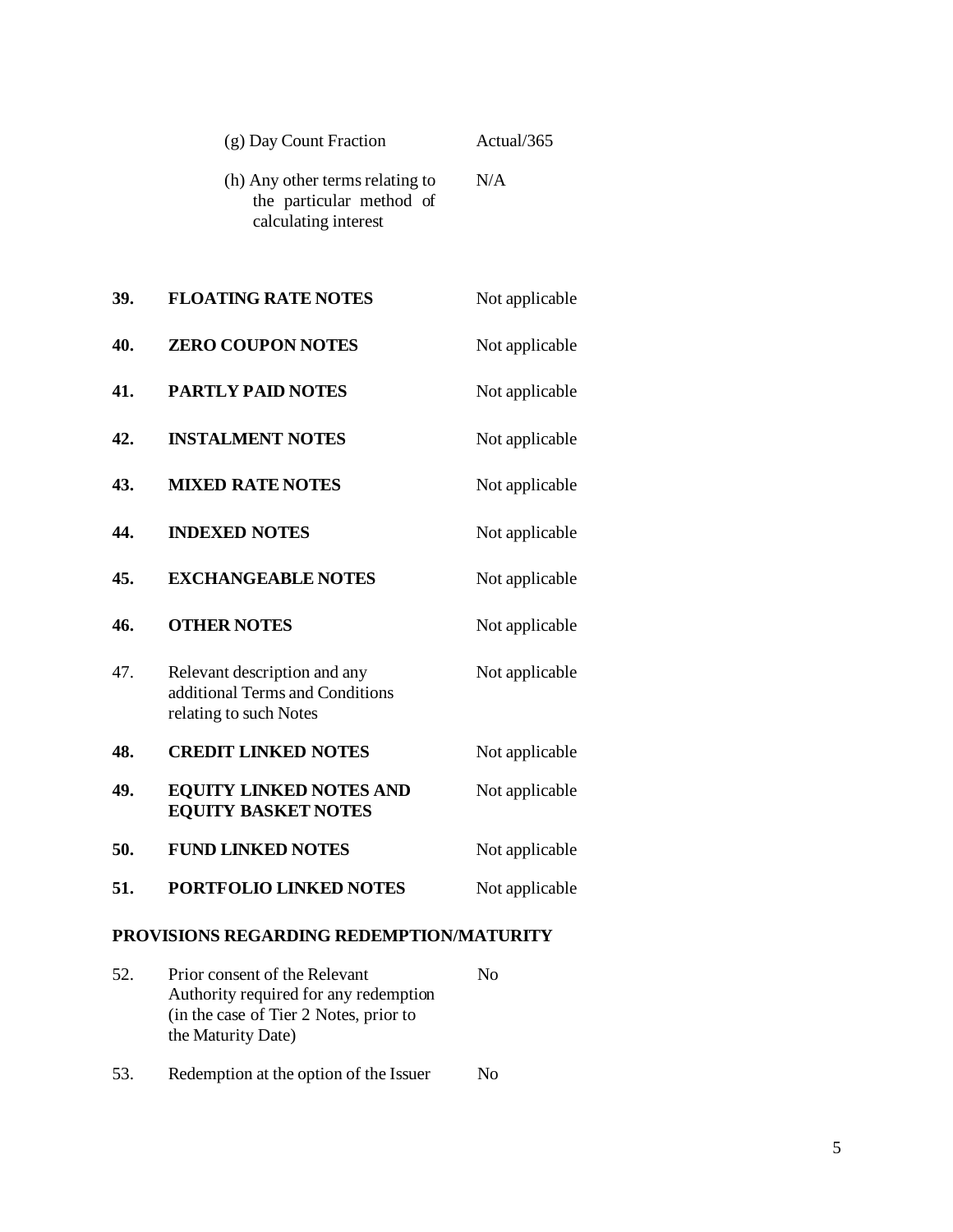| 54. |                                            | Redemption at the Option of<br>Noteholders of Senior Notes                                                                                                                                          | No                                            |
|-----|--------------------------------------------|-----------------------------------------------------------------------------------------------------------------------------------------------------------------------------------------------------|-----------------------------------------------|
| 55. | redemption<br>on<br>Change in Law, if yes: | Early Redemption Amount(s) payable<br>following<br>the<br>occurrence of a Tax Event (Gross up),<br>Tax Event (Deductibility)<br>and/or                                                              | Yes                                           |
|     | (i)                                        | Amount payable; or                                                                                                                                                                                  | Early Redemption Amount as set out in item 58 |
|     | (ii)                                       | Method of calculation<br>of amount payable (if<br>required or if different<br>from that set out in<br>Condition 10.9 (Early<br>Redemption<br>Amounts))                                              | As set out in item 58                         |
|     | (iii)                                      | Minimum period of<br>notice (if different<br>from Condition 10.2<br>(Redemption<br>following the<br>occurrence of a Tax<br>Event (Gross up) or<br>Tax Event<br>(Deductibility) or<br>Change in Law) | Not applicable                                |
| 56. |                                            | Early Redemption Amount(s) payable<br>on redemption of Subordinated Capital<br>Notes for Regulatory Capital reasons                                                                                 | N <sub>o</sub>                                |
| 57. | required), if yes:                         | Early Redemption Amount(s) payable<br>on redemption on Event of Default (if                                                                                                                         | Yes                                           |
|     | (i)                                        | Amount payable; or                                                                                                                                                                                  | Early Redemption Amount as set out in item 58 |
|     | (ii)                                       | Method of calculation<br>of amount payable (if<br>required or if different<br>from that set out in<br>Condition 10.9 (Early<br><b>Redemption Amounts)</b>                                           | As set out in item 58                         |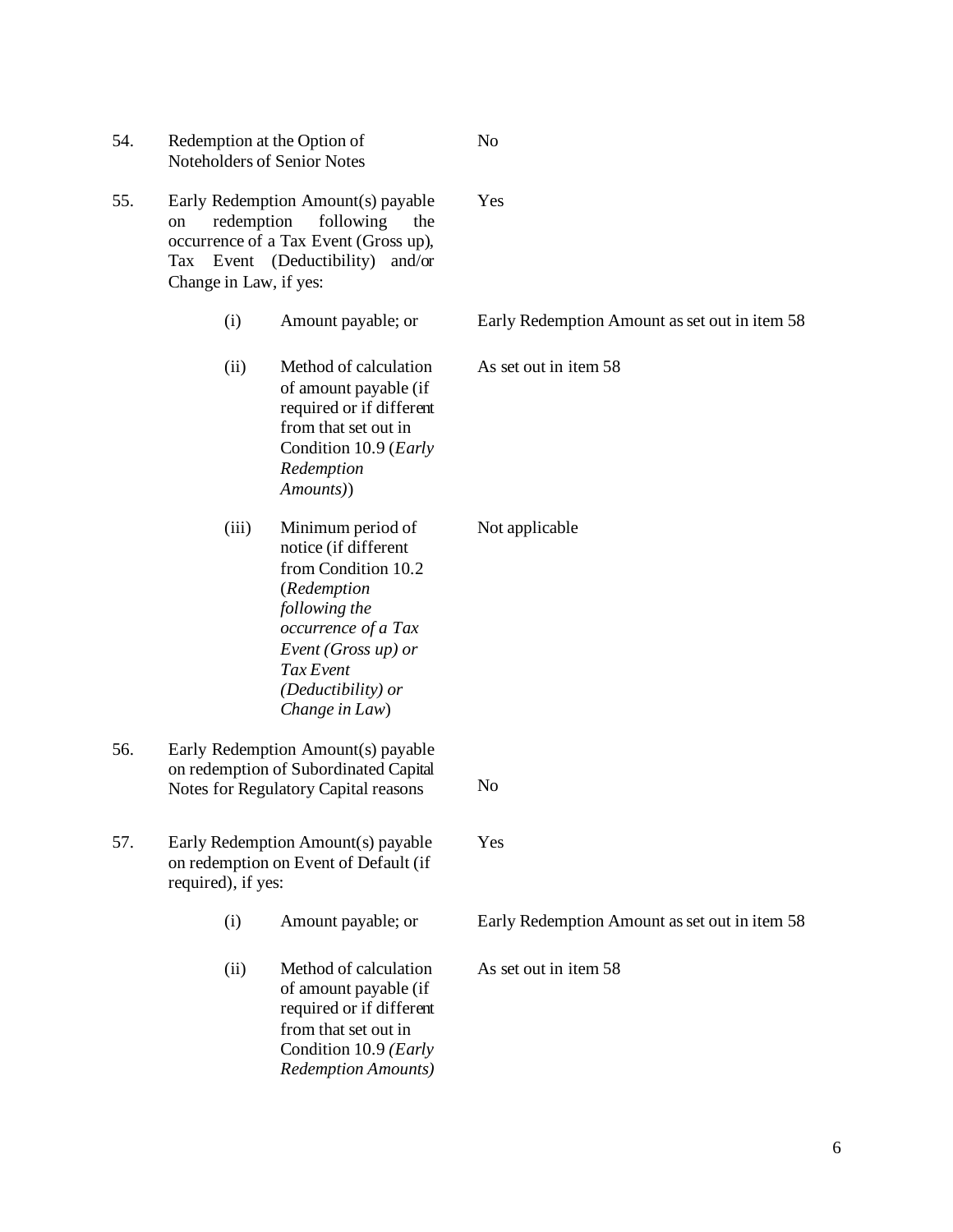| 58. | Other terms applicable on redemptions | The Notes will not be automatically redeemed on the<br>occurrence of an Activation Event (for the purposes of<br>this item, "Activation Event" means an event that<br>precipitates an automatic redemption in relation to the<br>Notes). |
|-----|---------------------------------------|------------------------------------------------------------------------------------------------------------------------------------------------------------------------------------------------------------------------------------------|
|     |                                       | For the purpose of items 55 and 57, "Early<br><b>Redemption Amount</b> " means the Nominal Amount<br>plus accrued, unpaid interest, if any, to the date of<br>redemption.                                                                |

### **TRIGGER EVENT**

| 59. | Are the Notes Convertible?              |                                                                                                                                            | N <sub>o</sub> |
|-----|-----------------------------------------|--------------------------------------------------------------------------------------------------------------------------------------------|----------------|
| 60. | <b>Contractual Conversion Condition</b> |                                                                                                                                            | Not applicable |
| 61. | If applicable:                          |                                                                                                                                            |                |
|     | (i)                                     | <b>Conversion Price</b>                                                                                                                    | Not applicable |
|     | (ii)                                    | <b>Conversion Record</b><br>Date (if different from<br>the Note Terms and<br>Conditions)                                                   | Not applicable |
|     | (iii)                                   | Conversion<br>Settlement Date (if<br>different from the<br>Note Terms and<br>Conditions)                                                   | Not applicable |
|     | (iv)                                    | Time period for the<br>delivery of the Issuer<br><b>Conversion Price</b><br>Notice (if different<br>from the Note Terms<br>and conditions) | Not applicable |
|     | (v)                                     | Other                                                                                                                                      | Not applicable |
| 62. |                                         | <b>Contractual Write Off Condition</b>                                                                                                     | Not applicable |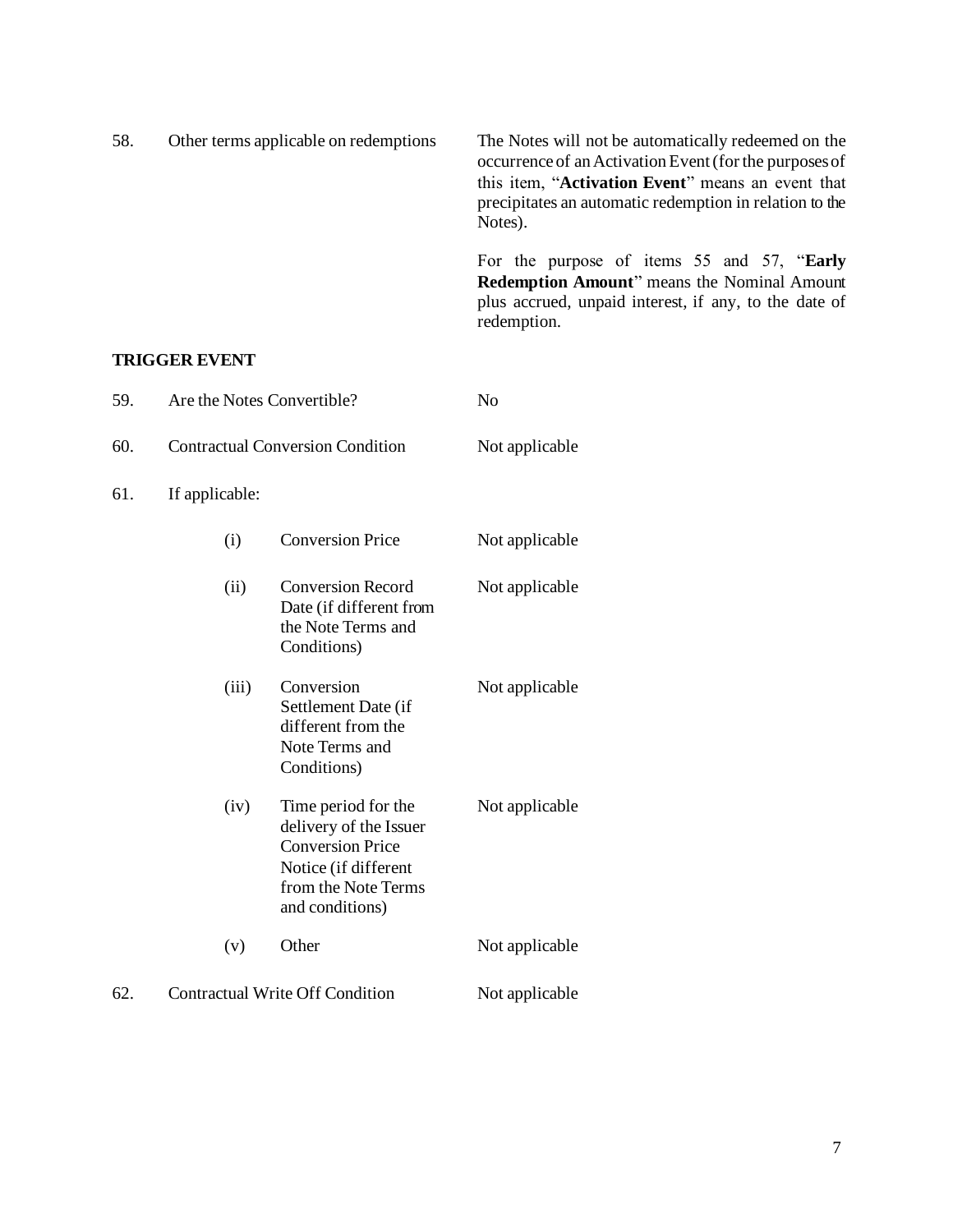### **GENERAL**

| 63. | <b>Financial Exchange</b>                                                                                                                                                                                                                 | <b>JSE</b> Limited                                                                                                                                                                                                                                                                                                                                                                                                                                                                                                                                                           |
|-----|-------------------------------------------------------------------------------------------------------------------------------------------------------------------------------------------------------------------------------------------|------------------------------------------------------------------------------------------------------------------------------------------------------------------------------------------------------------------------------------------------------------------------------------------------------------------------------------------------------------------------------------------------------------------------------------------------------------------------------------------------------------------------------------------------------------------------------|
| 64. | Substitution and variation for<br><b>Subordinated Capital Notes</b>                                                                                                                                                                       | Not applicable                                                                                                                                                                                                                                                                                                                                                                                                                                                                                                                                                               |
| 65. | Substitution and variation for<br>Subordinated Capital Notes upon a<br>Change in Law                                                                                                                                                      | Not applicable                                                                                                                                                                                                                                                                                                                                                                                                                                                                                                                                                               |
| 66. | Amendment Option to disapply the<br><b>Contractual Conversion Condition for</b><br>Subordinated Capital Notes pursuant<br>to Condition 6.10 (Disapplication of<br>Contractual Conversion Condition or<br>Contractual Write Off Condition) | Not applicable                                                                                                                                                                                                                                                                                                                                                                                                                                                                                                                                                               |
| 67. | Amendment Option to disapply the<br>Contractual Write Off Condition for<br><b>Subordinated Capital Notes pursuant</b><br>to Condition 6.10 (Disapplication of<br>Contractual Conversion Condition or<br>Contractual Write Off Condition)  | Not applicable                                                                                                                                                                                                                                                                                                                                                                                                                                                                                                                                                               |
| 68. | <b>Aggregate Nominal Amount of Notes</b><br>Outstanding and aggregate<br><b>Calculation Amount of Programme</b><br>Preference Shares as at the Issue Date                                                                                 | R45, 948, 103, 400.00 (forty five billion nine<br>hundred and forty eight million one hundred and<br>three thousand four hundred Rand) excluding this<br>Tranche of Notes but including all other Notes and<br>Programme Preference Shares issued on the Issue<br>Date                                                                                                                                                                                                                                                                                                       |
|     |                                                                                                                                                                                                                                           | The aggregate Nominal Amount of all Notes<br>Outstanding (including Notes issued under the<br>Previous Programme Memoranda) and the aggregate<br>Calculation Amount of all Programme Preference<br><b>Shares (including Programme Preference Shares</b><br>issued under the Previous Programme Memoranda)<br>as at the Issue Date, together with the aggregate<br>Nominal Amount of this Tranche of Notes (when<br>issued) plus the aggregate Calculation Amount of the<br>Tranche of the Programme Preference Shares (when<br>issued), will not exceed the Programme Amount |
| 69. | ISIN No.                                                                                                                                                                                                                                  | ZAG000186008                                                                                                                                                                                                                                                                                                                                                                                                                                                                                                                                                                 |
| 70. | <b>Stock Code</b>                                                                                                                                                                                                                         | <b>IBL224</b>                                                                                                                                                                                                                                                                                                                                                                                                                                                                                                                                                                |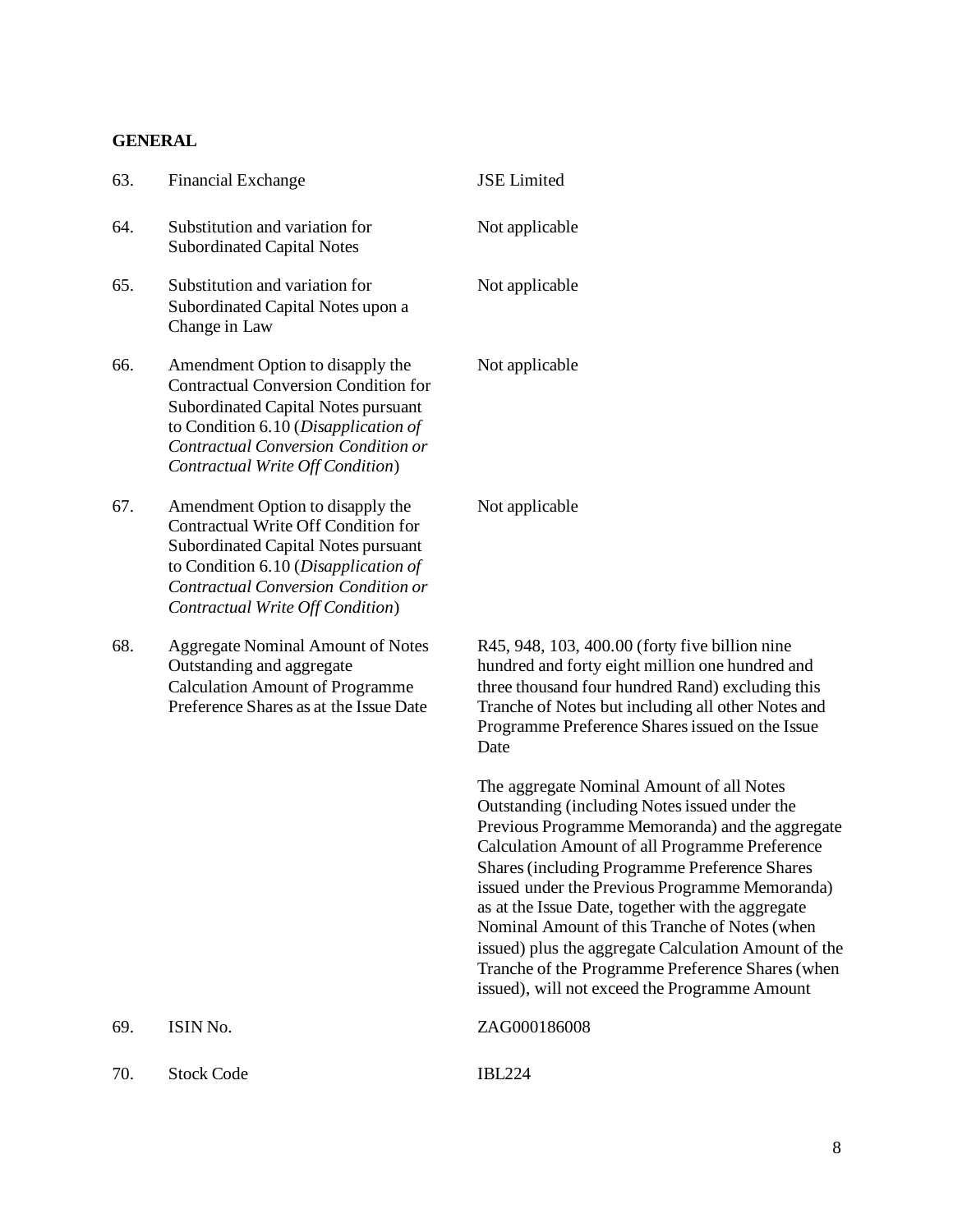| 71. | Additional selling restrictions                                   | Not applicable                                                                                                                                                                                                                                                                                                                                    |
|-----|-------------------------------------------------------------------|---------------------------------------------------------------------------------------------------------------------------------------------------------------------------------------------------------------------------------------------------------------------------------------------------------------------------------------------------|
| 72. | Provisions relating to stabilisation                              | Not applicable                                                                                                                                                                                                                                                                                                                                    |
| 73. | Method of distribution                                            | Private Placement                                                                                                                                                                                                                                                                                                                                 |
| 74. | Credit Rating assigned to Issuer as at<br>the Issue Date (if any) | See Annex "A" (Applicable Credit Ratings).                                                                                                                                                                                                                                                                                                        |
| 75. | Governing law (if the laws of South<br>Africa are not applicable) | Not applicable                                                                                                                                                                                                                                                                                                                                    |
| 76. | Other Banking Jurisdiction                                        | Not applicable                                                                                                                                                                                                                                                                                                                                    |
| 77. | Use of proceeds                                                   | General banking business of the Issuer                                                                                                                                                                                                                                                                                                            |
| 78. | Surrendering of Individual Certificates                           | Not applicable                                                                                                                                                                                                                                                                                                                                    |
| 79. | <b>Reference Banks</b>                                            | Not applicable                                                                                                                                                                                                                                                                                                                                    |
| 80. | Other provisions                                                  | Not applicable                                                                                                                                                                                                                                                                                                                                    |
| 81. | Issuer Rating and date of issue                                   | Applicable                                                                                                                                                                                                                                                                                                                                        |
| 82. | Date of rating review                                             | 8 April 2022                                                                                                                                                                                                                                                                                                                                      |
| 83. | Programme rating and date of issue                                | Not applicable                                                                                                                                                                                                                                                                                                                                    |
| 84. | Date of rating review                                             | Not applicable                                                                                                                                                                                                                                                                                                                                    |
| 85. | Notes rating and date of issue.                                   | Not applicable                                                                                                                                                                                                                                                                                                                                    |
| 86. | Date of rating review                                             | Not applicable                                                                                                                                                                                                                                                                                                                                    |
| 87. | <b>Rating Agency</b>                                              | Not applicable                                                                                                                                                                                                                                                                                                                                    |
| 88. | <b>Material Change Statement</b>                                  | The Issuer hereby confirms that as at the date of this<br>Applicable Pricing Supplement, there has been no<br>material change in the financial or trading position of<br>the Issuer and its subsidiaries since the date of the<br>Issuer's latest consolidated financial results for the six<br>months ended 30 September 2021. As at the date of |

this Applicable Pricing Supplement, there has been no involvement by KPMG Inc. and Ernst & Young Inc.,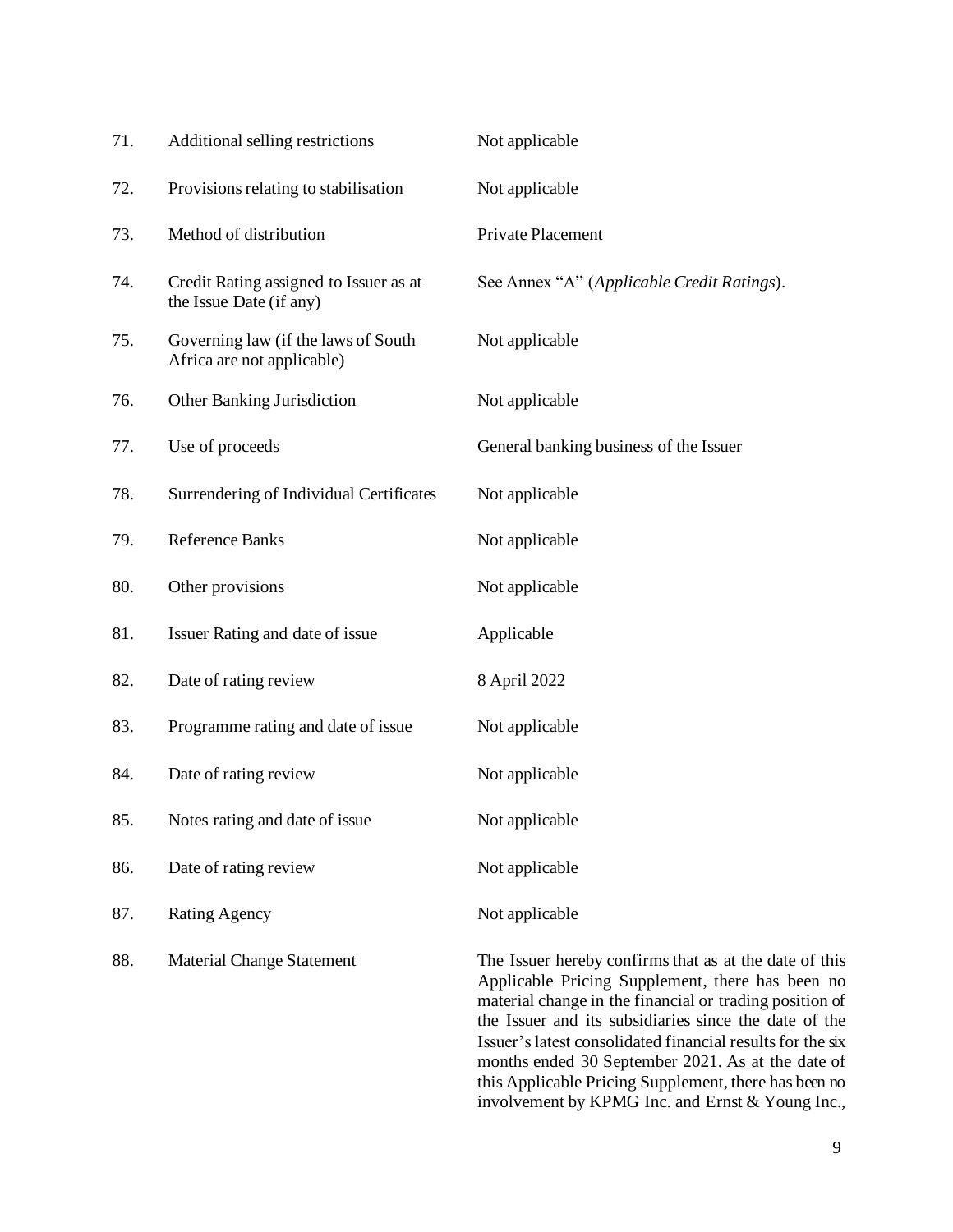|     |                                             | the auditors of the Issuer, in making the<br>aforementioned statement. |
|-----|---------------------------------------------|------------------------------------------------------------------------|
| 89. | Settlement agent                            | The Standard Bank of South Africa Limited                              |
| 90. | Specified office of the settlement<br>agent | 3rd floor, 25 Sauer Street, Johannesburg, 2001                         |

### **Responsibility:**

The Issuer certifies that to the best of its knowledge and belief there are no facts that have been omitted which would make any statement false or misleading and that all reasonable enquiries to ascertain such facts have been made as well as that the applicable pricing supplement contains all information required by law and the debt listings requirements of the JSE. The Issuer accepts full responsibility for the accuracy of the information contained in the placing document Memorandum and the annual financial statements and/or the applicable pricing supplements, and/or the annual report and any amendments or supplements to the aforementioned documents, except as otherwise stated herein.

The JSE takes no responsibility for the contents of the placing document and the annual financial statements and/or the applicable pricing supplements and/or the annual report of the issuer and any amendments or supplements to the aforementioned documents. The JSE makes no representation as to the accuracy or completeness of the placing document and the annual financial statements and/or the applicable pricing supplements and/or the annual report of the issuer and any amendments or supplements to the aforementioned documents and expressly disclaims any liability for any loss arising from or in reliance upon the whole or any part of the aforementioned documents. The JSE's approval of the registration of the placing document and listing of the debt securities is not to be taken in any way as an indication of the merits of the issuer or of the debt securities and that, to the extent permitted by law, the JSE will not be liable for any claim whatsoever.

**SIGNED** at Johannesburg on this 13th day of May 2022.

| For:       | <b>INVESTEC BANK LIMITED</b>                                 |
|------------|--------------------------------------------------------------|
| Signature: |                                                              |
|            | who warrants that he $\prime$ she is duly authorised thereto |
| Name:      | <b>Susan Neilan</b>                                          |
| Capacity:  | <b>Authorised Signatory</b>                                  |
| Signature: |                                                              |
|            | who warrants that he / she is duly authorised thereto        |
| Name:      | Kavisha Pillay                                               |
| Capacity:  | <b>Authorised Signatory</b>                                  |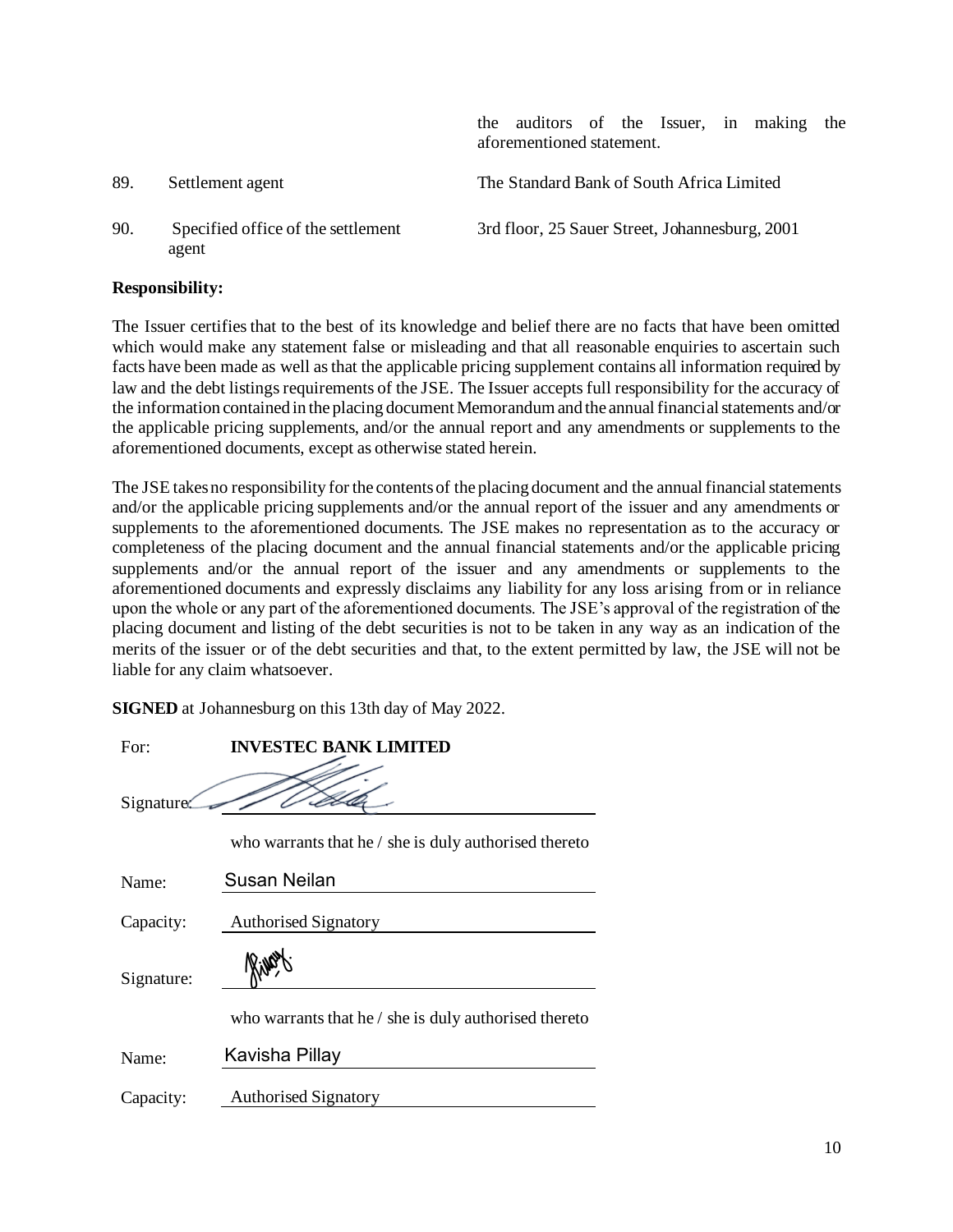### **ANNEX 1**

# **APPLICABLE CREDIT RATINGS**

### **1. Issuer**

The Issuer has been rated as follows:

| INTSJ 0 04/11/23 Cor | Company Tree Ratings +<br>Alert                               |                  |                                                           |                                                                                                                                                                                                                                   | Page 1/3 Z Credit Profile |
|----------------------|---------------------------------------------------------------|------------------|-----------------------------------------------------------|-----------------------------------------------------------------------------------------------------------------------------------------------------------------------------------------------------------------------------------|---------------------------|
|                      | <b>Investec Bank Ltd</b>                                      |                  |                                                           |                                                                                                                                                                                                                                   |                           |
|                      | 1) Bloomberg Default Risk   DRSK »                            |                  | Moody's (Continued)                                       |                                                                                                                                                                                                                                   |                           |
|                      | <b>Issuer Default Risk</b>                                    | IG5              | 17) ST Counterparty Risk Ratin NP                         |                                                                                                                                                                                                                                   |                           |
|                      |                                                               |                  | 18) ST Counterparty Risk Ratin NP                         |                                                                                                                                                                                                                                   |                           |
|                      | Moody's                                                       |                  |                                                           |                                                                                                                                                                                                                                   |                           |
|                      | 3) Outlook                                                    | <b>STABLE</b>    | Moody's National                                          |                                                                                                                                                                                                                                   |                           |
|                      | 4 Foreign LT Bank Deposits                                    | Ba2              | 19) NSR LT Bank Deposit                                   | Aa1.za                                                                                                                                                                                                                            |                           |
|                      | 5) Local LT Bank Deposits                                     | Ba2              | 20) NSR Short Term                                        | $P-1.za$                                                                                                                                                                                                                          |                           |
|                      | 6) Senior Unsecured Debt                                      | Ba2              |                                                           |                                                                                                                                                                                                                                   |                           |
|                      | 7) Subordinated Debt                                          | $(P)$ Ba2        | 21) Standard & Poor's                                     | $\blacksquare$                                                                                                                                                                                                                    |                           |
|                      | 8) Bank Financial Strength                                    | WR               | 22 Outlook                                                | <b>STABLE</b>                                                                                                                                                                                                                     |                           |
|                      | 9) LT Counterparty Risk Assess Ba1(cr)                        |                  | 23) LT Foreign Issuer Credit                              | BB-                                                                                                                                                                                                                               |                           |
|                      | 10 ST Counterparty Risk Ass<br>11) ST Bank Deposits (Foreign) | ess NP(cr)<br>NP | 24 LT Local Issuer Credit<br>25) ST Foreign Issuer Credit | BB-                                                                                                                                                                                                                               |                           |
|                      | 12) ST Bank Deposits (Domestic) NP                            |                  | 26) ST Local Issuer Credit                                | В<br>В                                                                                                                                                                                                                            |                           |
|                      | 13) Baseline Credit Assessment                                | ba <sub>2</sub>  |                                                           |                                                                                                                                                                                                                                   |                           |
|                      | 14 Adj Baseline Credit Assessm ba2                            |                  | <b>S&amp;P National</b>                                   |                                                                                                                                                                                                                                   |                           |
|                      | 15 LT Counterparty Risk Rating  Ba1                           |                  | 27) Natl LT Issuer Credit                                 | zaAA                                                                                                                                                                                                                              |                           |
|                      | 16 LT Counterparty Risk Rating  Ba1                           |                  | 28) Natl ST Issuer Credit                                 | $zaa-1+$                                                                                                                                                                                                                          |                           |
|                      |                                                               |                  |                                                           |                                                                                                                                                                                                                                   |                           |
|                      |                                                               |                  |                                                           |                                                                                                                                                                                                                                   |                           |
|                      |                                                               |                  |                                                           |                                                                                                                                                                                                                                   |                           |
|                      |                                                               |                  |                                                           |                                                                                                                                                                                                                                   |                           |
|                      |                                                               |                  |                                                           |                                                                                                                                                                                                                                   |                           |
|                      |                                                               |                  |                                                           |                                                                                                                                                                                                                                   |                           |
|                      |                                                               |                  |                                                           |                                                                                                                                                                                                                                   |                           |
|                      |                                                               |                  |                                                           |                                                                                                                                                                                                                                   |                           |
|                      |                                                               |                  |                                                           |                                                                                                                                                                                                                                   |                           |
|                      |                                                               |                  |                                                           |                                                                                                                                                                                                                                   |                           |
|                      |                                                               |                  |                                                           | Australia 61 2 9777 8600 Brazil 5511 2395 9000 Europe 44 20 7330 7500 Germany 49 69 9204 1210 Hong Kong 852 2977 6000<br>Japan 81 3 4565 8900 Singapore 65 6212 1000 0 38 1 212 2418 0 2000 2017 2020 1214 2022 B100mberg Finance |                           |
|                      |                                                               |                  |                                                           |                                                                                                                                                                                                                                   |                           |
|                      |                                                               |                  |                                                           |                                                                                                                                                                                                                                   |                           |